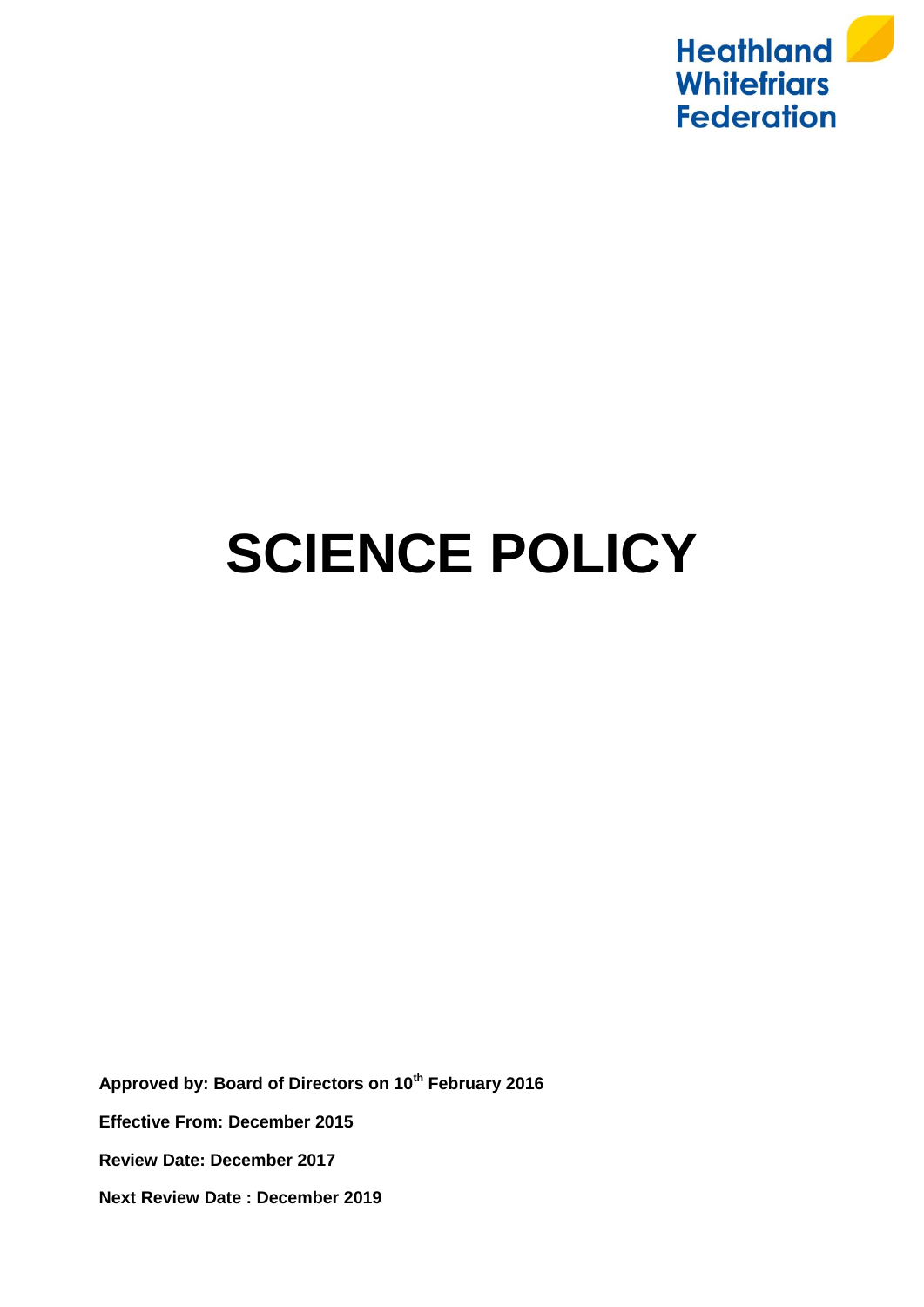

# **What is our philosophy in Science?**

In the Heathland Whitefriars Federation, we aim to develop all children's knowledge and understanding of scientific principles. We believe that all pupils should have an understanding of these scientific principles and we aim to enable pupils to become exploratory learners through enquiry based learning which focuses on excitement and curiosity about natural phenomena.



Article 28: Your right to learn and go to school

# **What is our aim?**

We aim to develop the children's body of key scientific knowledge and concepts and to provide first hand experiences that engage and develop a deeper understanding of the world. Pupils will develop an understanding of the nature of processes and methods of Science through a variety of scientific enquiry based learning. We aim to equip our pupils with knowledge and understanding of the uses and implications of science now and in the future. In addition, pupils will learn about the social and economic implication of science and how it affects their lives and the lives of others. Furthermore, pupils learn a range of scientific subjects, for example living things, materials and physical processes.



Article 13: Your right to information

We aim to develop the children's investigation and research skills. The Heathland Whitefriars Federation aim to support pupils in their understanding of concepts and to promote progression through the next steps in their learning. Pupils will learn a range of scientific vocabulary and how to apply this and their mathematical knowledge to their understanding of concepts. Pupils will learn to collect, present and analyse data. We encourage pupils to investigate, question and discuss in order to acquire scientific knowledge, understanding and skills.



Article 3: Everyone who works with children should always do what is best for each child

To ensure the safety of all pupils, we reinforce and develop children's understanding of potential risks when investigating materials and living things. Pupils are taught how to conduct scientific investigations safely and it is emphasised that these rules must be followed when conducting experiments to prevent them from injury or harm.



Article 19: You have the right not be harmed and should be looked after and kept safe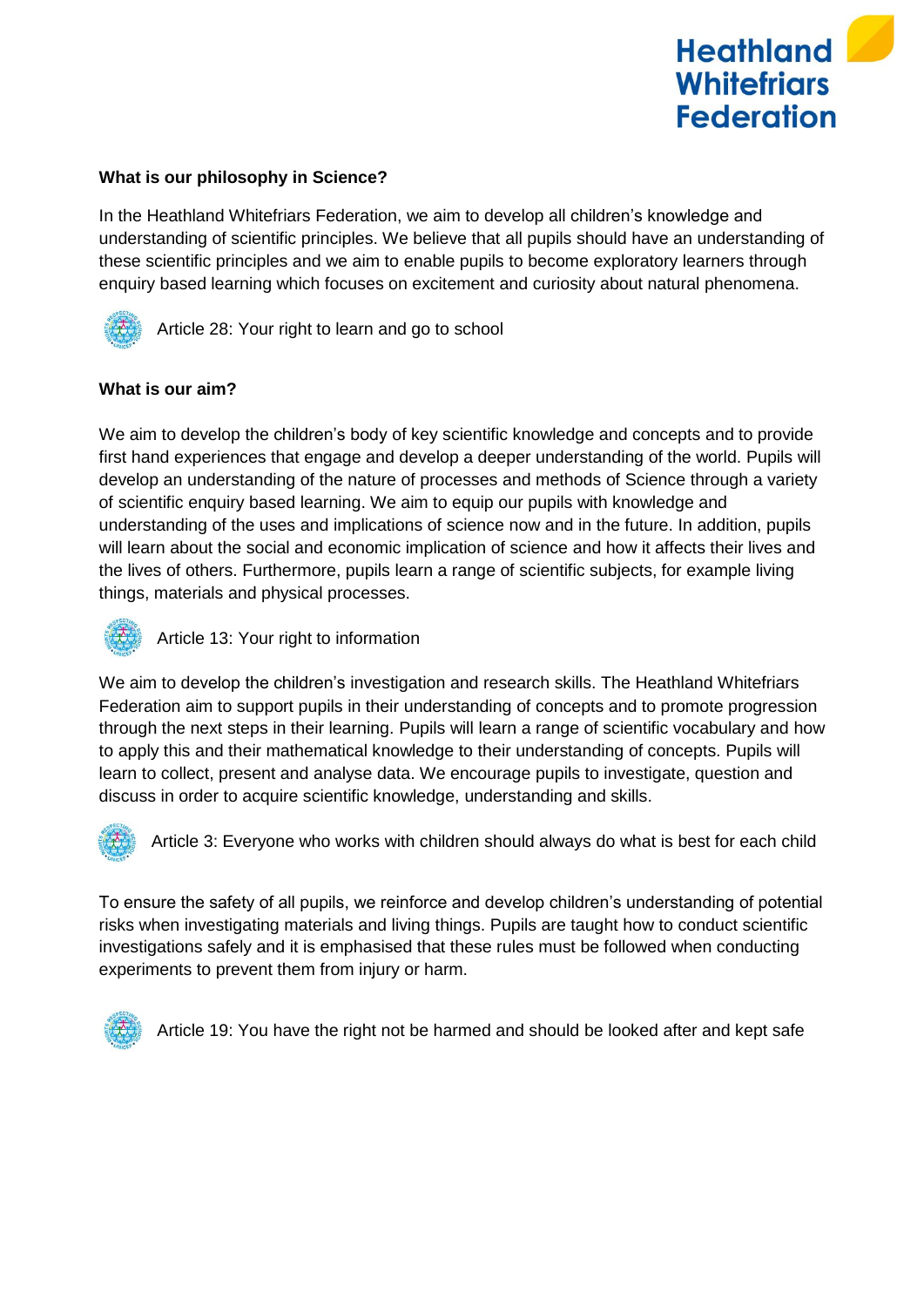

# **What is our approach to Teaching and Learning?**

At the Heathland Whitefriars Federation we base our teaching and learning in Science on topics and where necessary standalone lessons are taught to ensure coverage. Through teaching topic based Science, cross curricular links can be made that allow pupils to see Science within a situation e.g. weight and measuring and using literacy skills when recording scientific learning. Pupils learn in the stimulating environments around the schools and have many opportunities to investigate living things and life processes though observations and enquiry based learning. We aim to develop pupil's investigatory skills and understanding through questioning and provide real life experiences in which to develop their learning.

# **What does our Science curriculum offer?**

Science is taught through topic based learning, however coverage of the New National curriculum areas is ensured through regular analysis by the science faculty leaders to ensure coverage and progression of skills over the course of each key stage. We aim to meet and exceed the objectives outlined in the New National Curriculum for Science (2014). We offer opportunities for children to develop their skills and knowledge throughout each topic and plan lessons based on progression and learning opportunities that challenge and encourage pupils to use skills in enquiry.

We believe that Science in the Early Years Foundation stage is an essential part of their learning. The Early Years Curriculum encourages pupils to learn through exploration. It characterises effective learning as '*Play and Exploration; Active Learning; Creating and Thinking Critically'* (Development Matters, 2012). Throughout their daily learning pupils in the Early Years are encouraged to investigate to further develop their understanding. All children are taught as equals regardless of gender, ethnicity, background and special education needs. Through effective differentiation each activity is adapted, either by task or outcome in order to ensure that all pupils can access the learning and make progress throughout the sessions.



# **How do we assess pupils?**

We aim that by the end of each Key Stage, pupils will be able to apply and understand the content, skills and processes specified in the Science Programmes of study. By the end of Key Stage One and Two pupils are required to be 'working at' national standards in Key Stage one and Key Stage Two as per the New National Curriculum. In addition we aim to support the most able pupils to develop their science skills in order to achieve the 'Mastery standard' level in Science. This will encourage them to explore the curriculum in greater depth and build on the breadth of their knowledge and scientific skills.Pupils are assessed through observation and AfL (Assessment for Learning). Teachers provide pupils with opportunities to peer and self assess their progress throughout a topic.